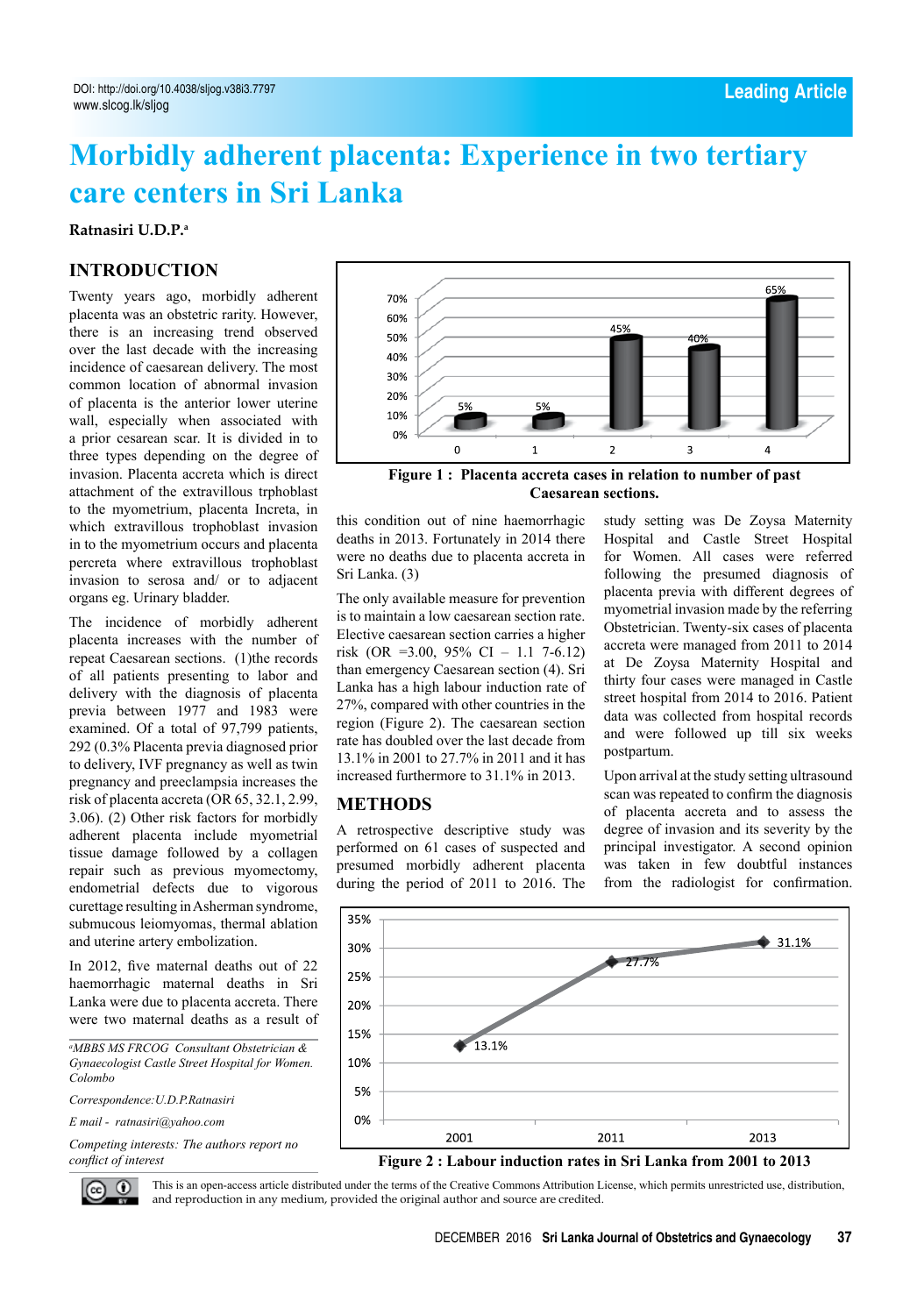Following surgery histology was utilized to confirm the diagnosis of morbidly adherent placentation as placenta accreta, increta and percreta.

The plan of management in individual cases was discussed with the multidisciplinary team involving the consultant anesthetist, Interventional radiologist, transfusion specialist, and in few cases with the genito urinary surgeon. Neonatologist was informed for the premature baby care in cases of premature deliveries. The decision on the type of surgery and its extent, ( Eg. Uterine conservation with uterine artery embolization, resection and repair of the uterus following delivery, hysterectomy following upper segment caesarean section) was decided based on future fertility wishes, amount of placental invasion, the intra operative assessment of the extent of placental invasion to the other organs like urinary bladder and lateral pelvic wall, and the amount of blood loss at surgery. Descriptive statistics were used to describe the study population and outcomes.

#### **Results**

The association of placenta accreta with number of past sections in our study is as follows. (Figure 3)

Of a total of 61 cases referred, 5 were consequently found to have only evidence of placenta praevia while the remaining 56 had sonographic features of morbidly adherent placenta. From these cases 25 cases had features in favour of only placenta accreta while 31 had features of placenta percreta and increta.

Management of abnormal implantation of the placenta is either by conservative management or surgical management. Surgical management includes one step



**Figure 4 : Sonographic evidence of morbidly adherent placenta in study group**



**Figure 5 : Placenta accreta cases according to period of gestation at delivery**

conservative surgery or hysterectomy. Table 1 shows the distribution of our cases in view of management offered:

#### **Table 1 : Distribution of placenta accreta cases according to management offered**

| Conservative management             | 10             |
|-------------------------------------|----------------|
| Conservative surgical<br>management | 0 <sup>3</sup> |
| Total Hysterectomy                  | 43             |

Ten cases were managed conservatively. All of them have undergone upper segment caesarean section for the delivery of the fetus under general anesthesia. Placenta was left behind and upper segment was closed in two layers. The average gestational age was 36 weeks gestation and average blood loss was 600ml in these cases.

We have managed 46 cases with definitive surgery. Mean gestational age was 35 weeks. There was minimal maternal morbidity with zero maternal mortality. 95.6% of the cases were elective and 4.3% were emergency cases.

Blood loss was assessed using the pictorial loss assessment method and it varies between one to 4.5 litres depending on the severity of invasion and ability to control the loss. Figure 8 shows the average estimated blood loss during surgery. Manual aortic compression during the dissection of the invaded area of the placenta minimized the loss.



**Figure 3 : Number of past sections in cases of placenta accreta**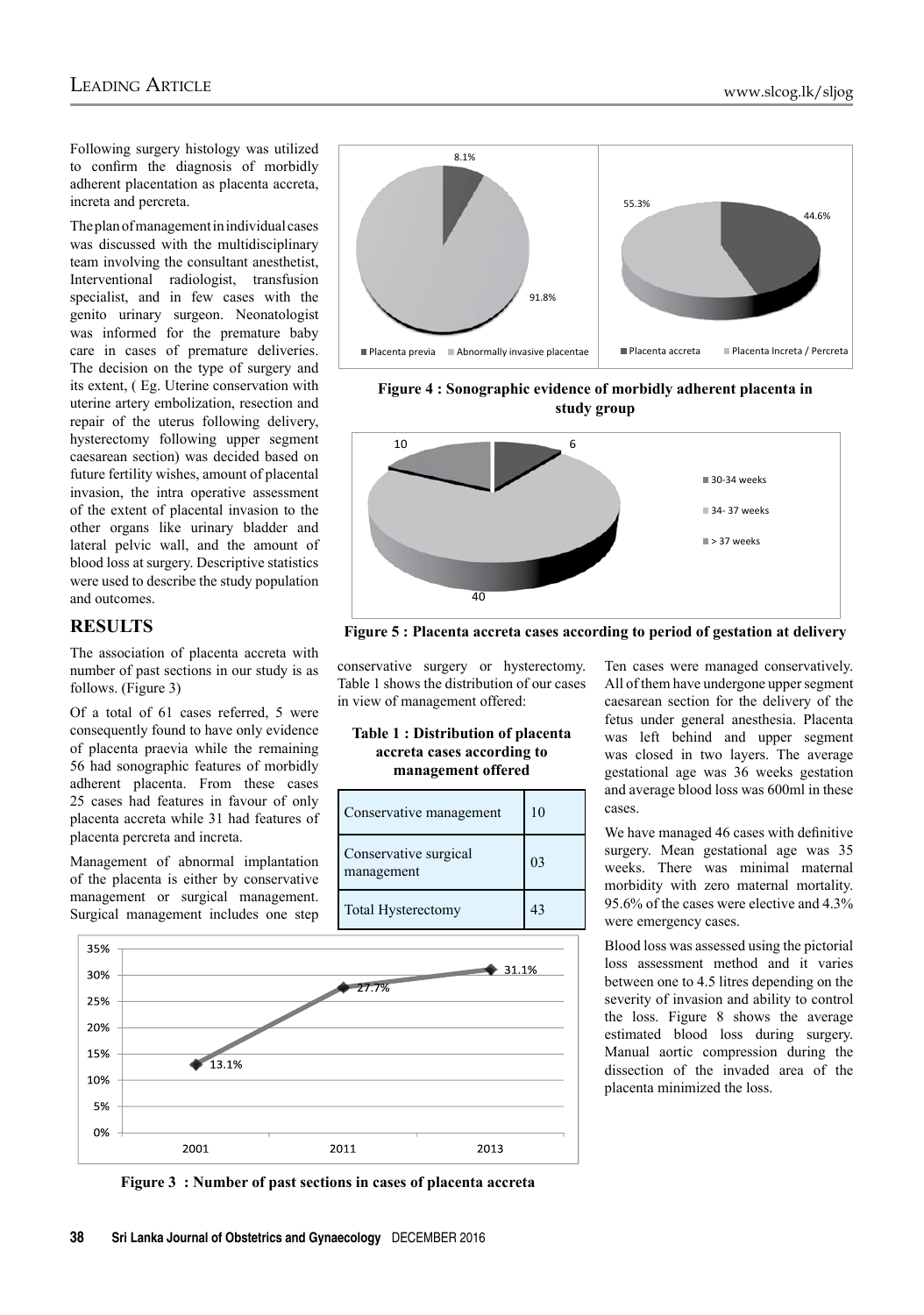| Table 2: Complications of Surgical management versus conservative |  |  |  |
|-------------------------------------------------------------------|--|--|--|
| management in placenta accreta.                                   |  |  |  |

| Complication                | Hysterectomy $n\frac{6}{6}$ | Conservative $n\frac{6}{6}$ |
|-----------------------------|-----------------------------|-----------------------------|
| Hysterectomy                | $46(100\%)$                 | $3(30\%)$                   |
| ICU care (Stay 2-5 days)    | 40 (86%)                    | $8(80\%)$                   |
| Massive transfusion         | 15 (32.6%)                  | $4(40\%)$                   |
| Bladder injury / Cystostomy | 10(21.7%)                   | $1(10\%)$                   |
| Ureter injury               | $1(2.1\%)$                  | $0(0\%)$                    |
| Vesico vaginal fistula      | $2(4.3\%)$                  | $0(0\%)$                    |
| Bowel injury                | $0(0\%)$                    | $0(0\%)$                    |
| Paralytic ileus             | $4(8.6\%)$                  | $1(10\%)$                   |
| Wound infection             | $8(17.3\%)$                 | $1(10\%)$                   |
| Reopening                   | $2(4.3\%)$                  | $3(30\%)$                   |
| <b>Secondary PPH</b>        | $3(6.5\%)$                  | $3(30\%)$                   |
| Maternal mortality          | $0(0\%)$                    | $0(0\%)$                    |
| Perinatal mortality         | $1(2.1\%)$                  | $0(0\%)$                    |



**Figure 6 : Blood loss during placenta accreta surgery**



**Figure 7 : ICU admissions in placenta accreta cases managed conservatively**

# **Discussion**

Morbidly adherent placenta is increasing in incidence and poses a challenge to the obstetrician involved in its management. Accurate prenatal diagnosis is the key important factor in planning management. Prenatal diagnosis is based on history of Caesarean section, trauma to the endometrium from other causes and other risk factors for morbidly adherent placenta. Ultrasonography is the main tool used in diagnosis. Lower lying placenta with previous cesarean scar should be carefully screened for placental invasion. Grey scale scan, colour doppler, 3D and 4D scans will add to the accuracy of the diagnosis. Any sonographer who finds lacuna pattern in low lying placenta with previous Caesarean scar should look for features of placenta accreta.

Placental vascular Lacunae are placental anfractuous or tortuous liquid areas that may appear as early as 15weeks gestation. There is turbulent high velocity flow (> 15cm/sec) with communication with retro placental flow. They have sensitivity 79%, PPV : 92% in diagnosing placenta accreta.

The sonoghrapic features of morbidly adherent placenta include loss or irregularity of the hypo echoic area between uterus and placenta (retro placental clear zone), thinning / interruption of the uterine serosa- bladder wall interface, myometrial thickness <1mm, presence of turbulent placental lacunae with high velocity flow ( >15cm/s) (PV 90%), presence of increased vascularity of the uterine serosa bladder wall interface (PV > 95%), loss of vascular arch parallel to the basal plate and irregular intraplacental vascularization. According to the "Two criteria system", presence of at least two of the above mentioned characteristics were considered diagnostic for placenta accreta, increta and Percreta. The degree of invasion of morbidly adherent placenta can be predicted by the number of sonographic features identified. (5)

Mistakes in diagnosis are made by using a wide field which includes maternal abdomen, when the bladder is empty or over distended, taking very fine slices(less than 5mm) or axial slices according to pelvic axis. Lack of experience and lack of background on surgical findings are operator related problems that can lead to wrong diagnosis.

MRI is not essential, but complementary in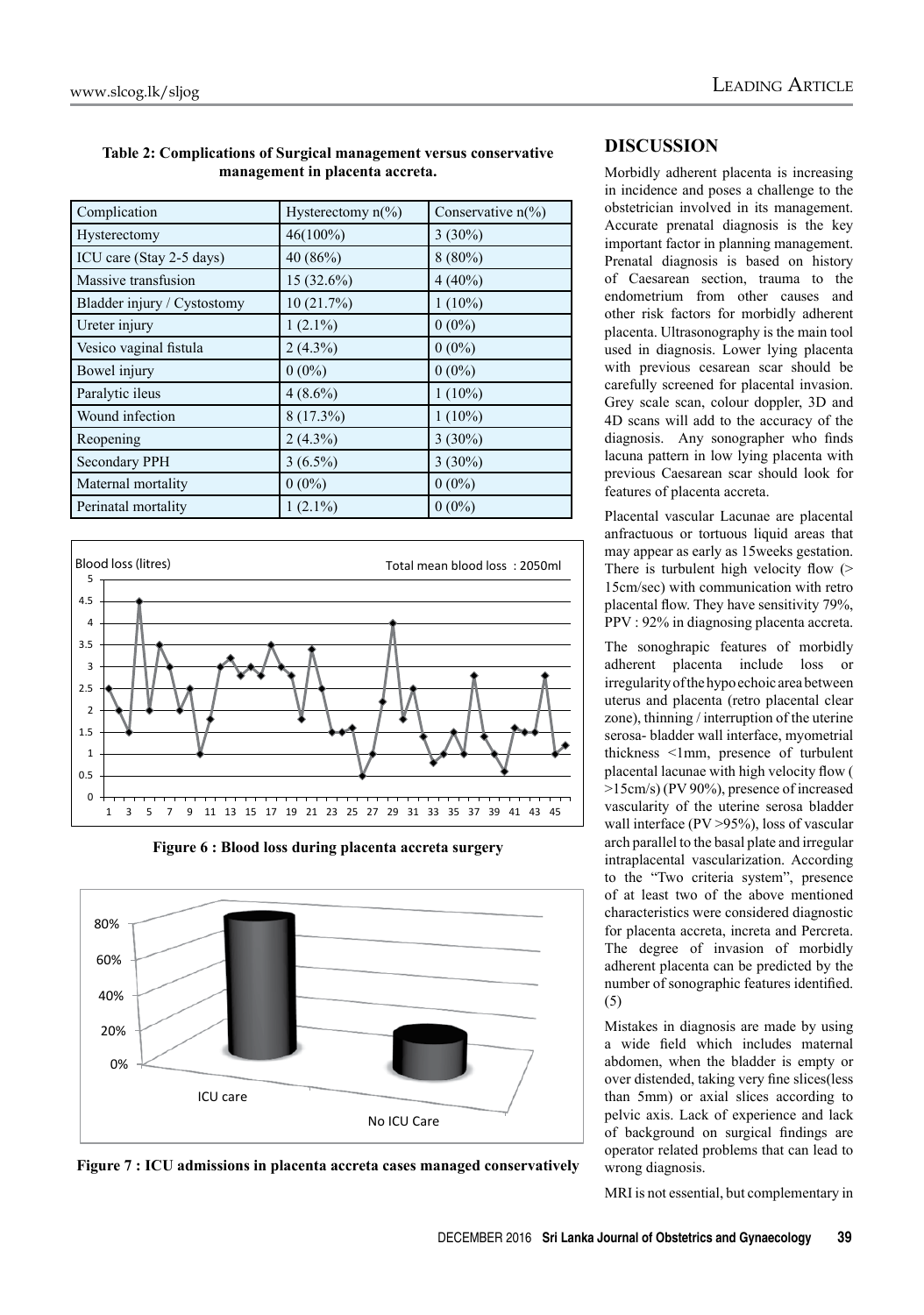**Figure 8 : Sonographic appearance of in placenta accreta. a) Visible lacunae pattern, b) loss of retroplacental hypoechoic area, c) increased colour flow, d) MRI appearance**



**Table 3: Prediction of degree of invasion in placenta accreta by sonographic features**

| Number of features   No AIP | Placenta accreta | Placenta Increta / Percreta |
|-----------------------------|------------------|-----------------------------|
|                             |                  |                             |
| 1 or 2                      |                  |                             |
|                             |                  |                             |

|  |  |  |  |  | Table 4: Review of accuracy of screening for placenta accreta with sonography |  |
|--|--|--|--|--|-------------------------------------------------------------------------------|--|
|--|--|--|--|--|-------------------------------------------------------------------------------|--|

| Author                    | Screened<br>(no with<br>accreta) | Sensitivity<br>$(\%)$ | Specificity<br>$(\%)$ | <b>PPV</b><br>(%) | NPV<br>(%) |
|---------------------------|----------------------------------|-----------------------|-----------------------|-------------------|------------|
| Warshak<br>et<br>al 2006  | 453(9)                           | 77                    | 91                    | 65                | 98         |
| Esakoff et al<br>2011     | 108(23)                          | 89.5                  | 96.1                  | 65                | 98         |
| Cali<br>al<br>et<br>2013  | 187(22)                          | 89.5                  | 96.1                  | 68                | 97.6       |
| Chalubinski<br>et al 2013 | 232(14)                          | 87                    | 100                   | 100               | 100        |
| <b>NewCastle</b>          | 94 (16)                          | 94.5                  | 90.6                  | 85.2              | 94.5       |

the diagnosis. MRI has similar sensitivity and specificity to ultrasound for diagnosis of placenta accreta. T2 weighted images with contrast (toxicity not so with newer contrast material) are being used in some centers as well. MRI is helpful in planning surgical intervention especially in uterine conserving surgery. We have not required MRI in our experience.

Once a primary diagnosis has been arrived at, the next priority is to know **how and where the placenta invades** the adjacent tissues. This helps in predicting the surgical difficulty, specific invaded areas and which vascular pedicles are involved. A combination of vascular control, fascial dissection and identification of specific pelvic elements (ureter or specific vessels) makes it possible to prevent injuries and to avoid complications.

From a surgical morphological point of view, knowledge on vascular supply to the uterus is important (table 5), while three main types of anterior placental adherences may be distinguished

**Type 1** in which the anterior segment is noticeably thinner and the placenta reaches the serosal surface. No newly formed placental–vesical or vesicouterine vessels are seen. There is a lax dividing plane between the posterior bladder wall and the anterior surface of the uterine segment.

**Type 2** where both the lower uterine segment and the posterior wall of the bladder are noticeably thinner. No newly formed placental–vesical or vesico uterine vessels are observed. There is no lax plane between both organs and a fibrous scar connects them.

**Type 3** in which there is a thinner uterine segment and vesical wall of variable thickness There is placental–vesical and vesicouterine neovascular circulation. Vesicouterine plane is with or without fibrous adherence.

Complete reverse of the normal placentation occurs due to lack of muscularity and increase collagen tissue. Spiral arteries are not formed and new vessels arise from arcuate and proximal arteries. Complex vascular anastamotic system with three vascular systems, vesico uterine system (VUS), placental– vesical system (PVS) and colpo uterine system (CUS) persists. These three vessels join each other and both sides are connected at the center. Formation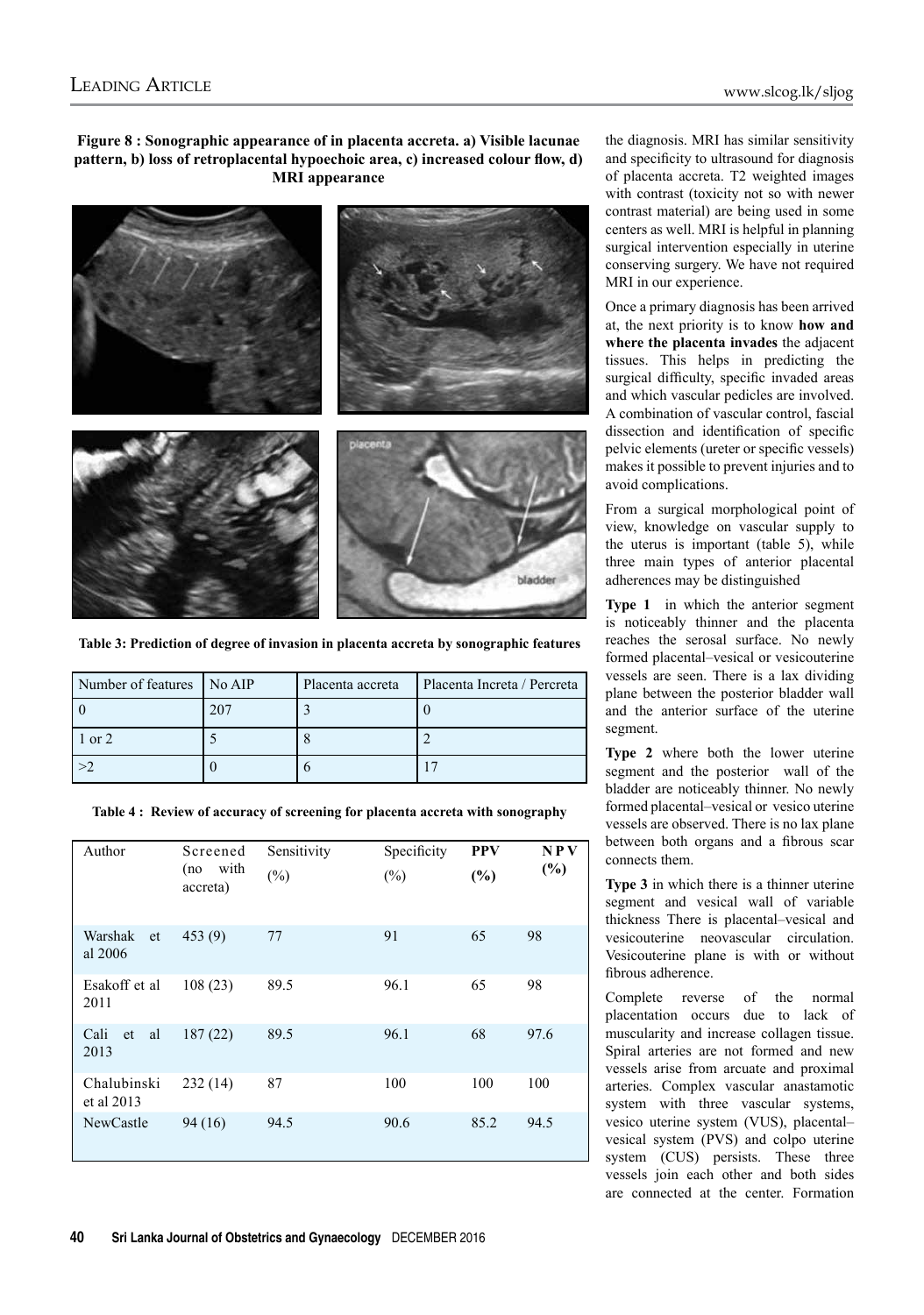| Upper pedicle       | Uterine artery  | $100\%$ from IIA         |
|---------------------|-----------------|--------------------------|
| Middle pedicle      | Cervical artery | $67\%$ from UA           |
|                     |                 | 23% from Vas             |
|                     |                 | 10% from LVeA            |
| Lower pedicle       | <b>UVA</b>      | $18\%$ from UA           |
|                     | <b>MVA</b>      | $11\%$ from IIA          |
|                     | <b>IVA</b>      | $71\%$ from PIA          |
|                     |                 | 75% as descending branch |
|                     |                 | 25% as ascending branch  |
| Sectional diameters | UA: 1.81 mm     | MaVA: 1.88 mm            |

**Table 5 : Lower uterine vascular supply (S2)**



**Figure 9 : Practice of Uterine aretery embolization (UAE) amongst conservatively managed cases of placenta accreta**

of new vessels from the placental vasculature (neovascularization) causes this anastomotic network mediated by placental VEGF.

This association implies difficulties from a technical surgical point of view including adherence to bladder, development of neovascularization, destruction of myometrial tissue and access to the pelvic sub peritoneal spaces. (6)

One step conservative surgery is challenging and not always feasible. Fertility wishes of patient should be considered. Three cases in our series were managed conservatively with the excision of lower uterine segment with adhered placenta and end-to-end repair. Methotrexate was given to reduce vascularity prior to surgery in one case with an abnormal fetus with IUD (7). One case required condom catheter ballooning of the uterine cavity following surgery due to persistent haemorrhage.

Uterine artery embolization (UAE) is utilized in conservative management, which involves an interventional radiologist. It was performed in 8 patients undergoing conservative management within 1 week of delivery and broad spectrum antibiotics were given for 5 days with ICU care. These patients were followed up over a period of 4 months duration. Secondary hysterectomy was required in only one patient due to persistent haemorrhage.

However conservative management can give rise to increased anxiety of the patient and a variety of complications such as sepsis, secondary haemorrhage necessitating delayed hysterectomy. (8)

When placenta is left in situ it requires long term monitoring for several months. Woman and her partner should be properly counseled and motivated. Follow up requires usually first weekly and then monthly visits till complete resorption of the placenta. Follow up involves clinical examination, blood and vaginal samples, ultrasound +/- RM imaging . Monitoring beta HCG level seems not relevant and useful. The benefit- harm balance is against the use of methotrexate. Routine embolization may hasten placental resolution. Hysteroscopic resection may be a useful tool to shorten recovery time, particularly in symptomatic cases.

Surgical management of placenta accreta depends on severity of invasion, extension and fertility wishes. Each case is individualized with tailor made management with standard policy of management. Surgical management involves a multi disciplinary approach including senior Obstetrician, Obstetric anesthetist, Neonatologist, Interventional Radiologist and Genito urinary surgeon.

Similar complication rates were observed in other placenta accreta management case series as well. In a study conducted in Salt Lake City USA in 2009 involving 57 cases of suspected placenta accreta average blood loss was 2.4 L, with blood transfusion >4 units 39%, wound infection14%, ureteral injury 7%, cystotomy required in 33%, reopening in 4% and early and late morbidity of 44% and 19% respectively. (9). In a study conducted in India on morbidly adherent placenta involving 20 patients during a period of five years operative morbidity included an average blood loss of 2.7 litres, bladder injury and partial cystectomy 20%, mortality 30% with an average ICU stay for 2.6 days. (10)high risk factors, fetomaternal outcome and management options in morbidly adherent placenta (MAP

During pre operative preparation it is important to refine and confirm diagnosis/ perform placental mapping. A care plan is made to decide on gestational age for delivery. Correction of anaemia (target Hb 11g/dl) is achieved. Corticosteroids and MgSO4 is administered if needed in case of premature deliveries. Informed written consent is taken for the surgical procedure including hysterectomy. Six units of cross matched blood are saved. ICU bed preserved. Theatre is informed for equipment preparation. Preparation made for ureteric stenting or UAE. Eller described that scheduled procedures for placenta accreta are associated with lesser morbidity compared to unscheduled surgery though results were not statistically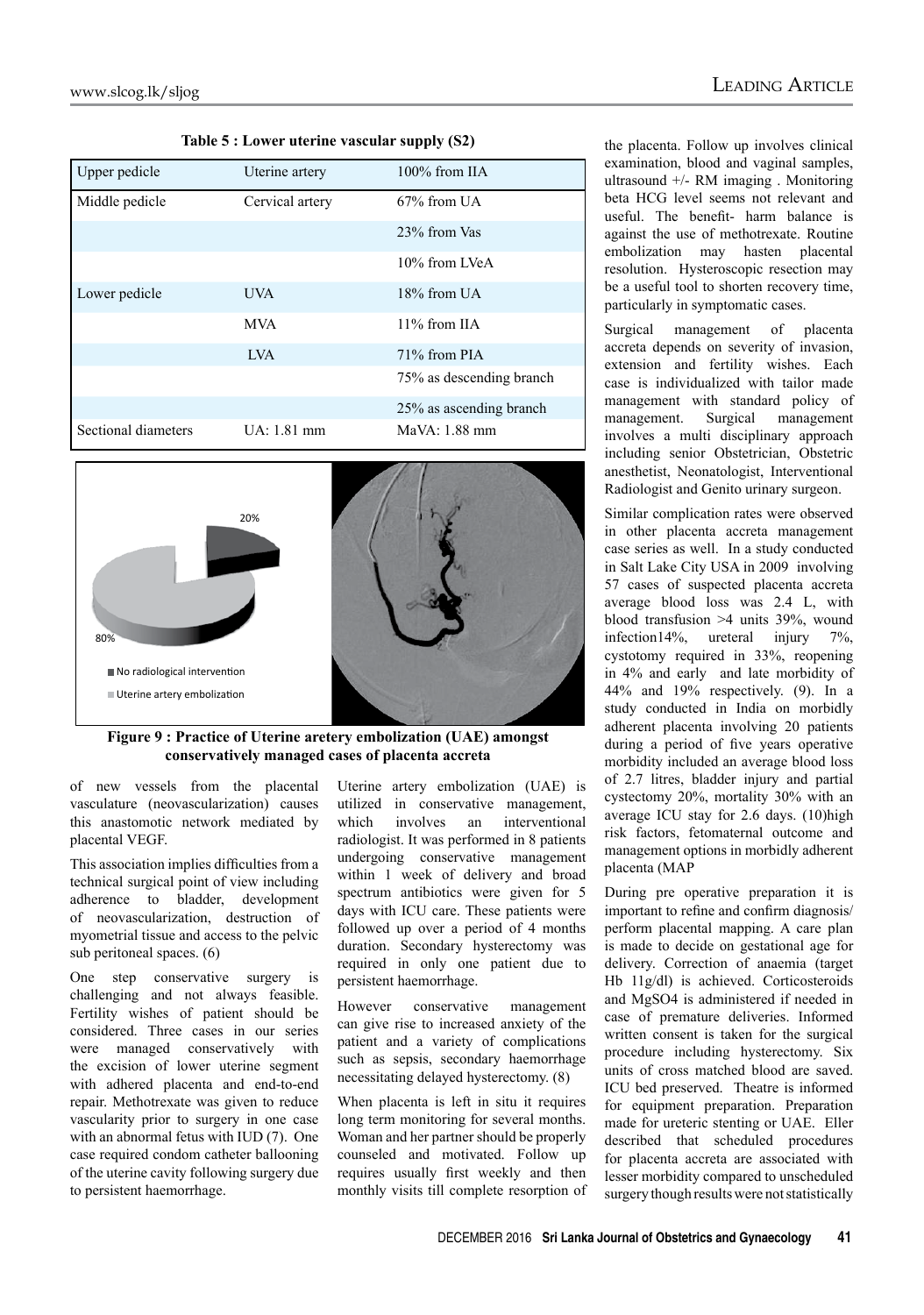significant in his series (9).

Anesthetist preparation is also required. Blood warmers are arranged. Central line is instilled for Central venous pressure monitoring. Rapid infusion sets are kept ready for massive transfusions if required. Abdomen is opened with a midline incision. Prior to incision methylene blue dye is injected into the bladder through the urinary catheter and clamped to demarcate the urinary bladder clearly.

Upper segment Caesarean section performed with a transverse incision to avoid the placental transection. Baby delivered & handed over. Administration of oxytocin is withheld. Cord is tied to prevent bleeding and placental separation, which could give rise to massive haemorrhage. Careful handling of tissues to prevent damaging the fragile thin lower uterine segment with tightly adherent placenta is of paramount importance.

Neovessels along the bladder and uterine systems are thereafter carefully dissected to separate the bladder from the lower uterine segment. In the event of sudden separation and massive blood loss, quick resort to hysterectomy is necessary. In such instances of anticipated massive blood loss, manual aortic compression was used until hysterectomy is completed.

Manual aortic compression was utilized in 75% of cases for effective control of blood loss during surgery. Bilateral internal iliac artery ligation may not be feasible with enlarged uterus. Aortic compression can be done with aortic clamps, manual aortic compression or endovascular aortic occlusion. Manual aortic compression is feasible but need a separate assistant. It is effective in low cost settings. Intermittent aortic occlusion between 30 to 60minutes can be safely applied without ischaemic damage to the lower limbs. Occlusion is done just above bifurcation.

Routine cystoscopy prior to surgery has no evidence based value (8). However according to the series published by Eller bilateral ureteric stenting decreased early morbidity significantly (p=0.02)(9). Lack of clear tissue plane and neovascularization makes bladder dissection difficult. When dissection is done traction and counter traction should be applied. Always sharp dissection is done from round ligament inwards. Diathermy cauterisation or double ligature of neovessels is done prior to dissection. Methylene blue is injected to bladder prior to surgery for clear demarcation. Cystostomy and bladder repair was carried out in few cases with dense bladder adhesions with extremely difficult dissections. Retro vesical approach is needed in certain cases. Majority of these surgeries were performed under general anaesthesia.

ICU care is given in the post-operative period. Transfusion of blood products is guided by Rotational thromboelastometry (RoTEM). Patient needs adequate postoperative analgesia. If cystotomy is done or bladder injury is sustained the catheter is kept for 14 days post operatively. Early mobilization and DVT prophylaxis is needed. The average hospital stay is 7 days.

Overall conservative surgery for placenta accreta was associated with less morbidity and mortality. In our series need for massive transfusion, bladder injury, paralytic ileus and wound infection rates were low compared to hysterectomy. A study done in Pakistan involving 14 cases of myometrial resection against 10 cases of Caesarean hysterectomy for placenta accreta showed less blood transfusion (p<0.01), no bladder injurries, less post operative ICU stay with conservative surgery  $(11)$ .

Contraindications for conservative management includes S2 segment involvement in Ultra sound scan, S1 with >50% axial circumference, no future fertility wishes, multiple prior Caesarean section and age >40 years. (5)

Perclot which is a haemophealic starch extract is useful in uterine conservative procedures. (12) Cell salvage techniques may improve outcome as well although not freely available.

If accreta is identified during surgery, perform upper segment Caesarean section and deliver the baby. Oxytocin should not be given. Ligate the cord and achieve vascular control. Close and transfer the patient to a center with expertise and equipment to manage massive transfusion and definitive surgery. Most importantly avoidance of placental transection is important to prevent massive heamorhage.

In conclusion, placenta accreta is rare but life threatening condition. Be vigilant. All pregnant mothers with previous caesarean sections should have a ultrasound scan to locate the placenta in mid trimester of pregnancy. Always suspect accreta

when placenta is low lying and anterior in a patients with previous caesarean section. Presence of placental lacunae, loss of retroplacental hypoechoic area with turbulent flow in sonography are features in favour of accreta. Individualize the management with multi-disciplinary approach. If the facilities are not available refer to tertiary care center where facilities are available. Conservative management is possible in carefully selected cases. Conservative management requires long term follow up for resorption due to high risk of haemorrhage, infection and may need secondary hysterectomy. Careful selection is needed for one step conservative surgery. Surgical management should include measures to minimize blood loss, avoiding damage to other organs and structures. Skilled assistance is invaluable in performing these surgeries. Sri Lanka requires regional centres for the management of this life threatening condition to reduce the maternal morbidity and mortality.

#### **References**

- 1. Clark SL, Koonings PP, Phelan JP. Placenta previa/accreta and prior cesarean section. Obs Gynecol [Internet]. 1985;66(1):89–92. Available from: http://www.ncbi. nlm.nih.gov/pubmed/4011075
- 2. Fitzpatrick KE, Sellers S, Spark P, Kurinczuk JJ, Brocklehurst P, Knight M. Incidence and Risk Factors for Placenta Accreta/Increta/Percreta in the UK: A National Case-Control Study. PLoS One. 2012;7(12).
- 3. Jayaratne K, Physician H. Maternal Death Surveillance and Response ( MDSR ) – outcomes of 2014. 2014.
- 4. Kamara M, Henderson JJ, Doherty DA, Dickinson JE, Pennell CE. The risk of placenta accreta following primary elective caesarean delivery: A case-control study. BJOG An Int J Obstet Gynaecol. 2013;120(7):879– 86.
- 5. Robbs S. No Title. In: Professor. Birmingham, United Kingdom: Royal College of Obstetricians and Gynaecologists World Congress 2016; 2016.
- 6. J. M. Palacios-Jaraquemada. A comprehensive text book of postpartum haemorrhage, Chapeter 31 : One-Step Conservative Surgery